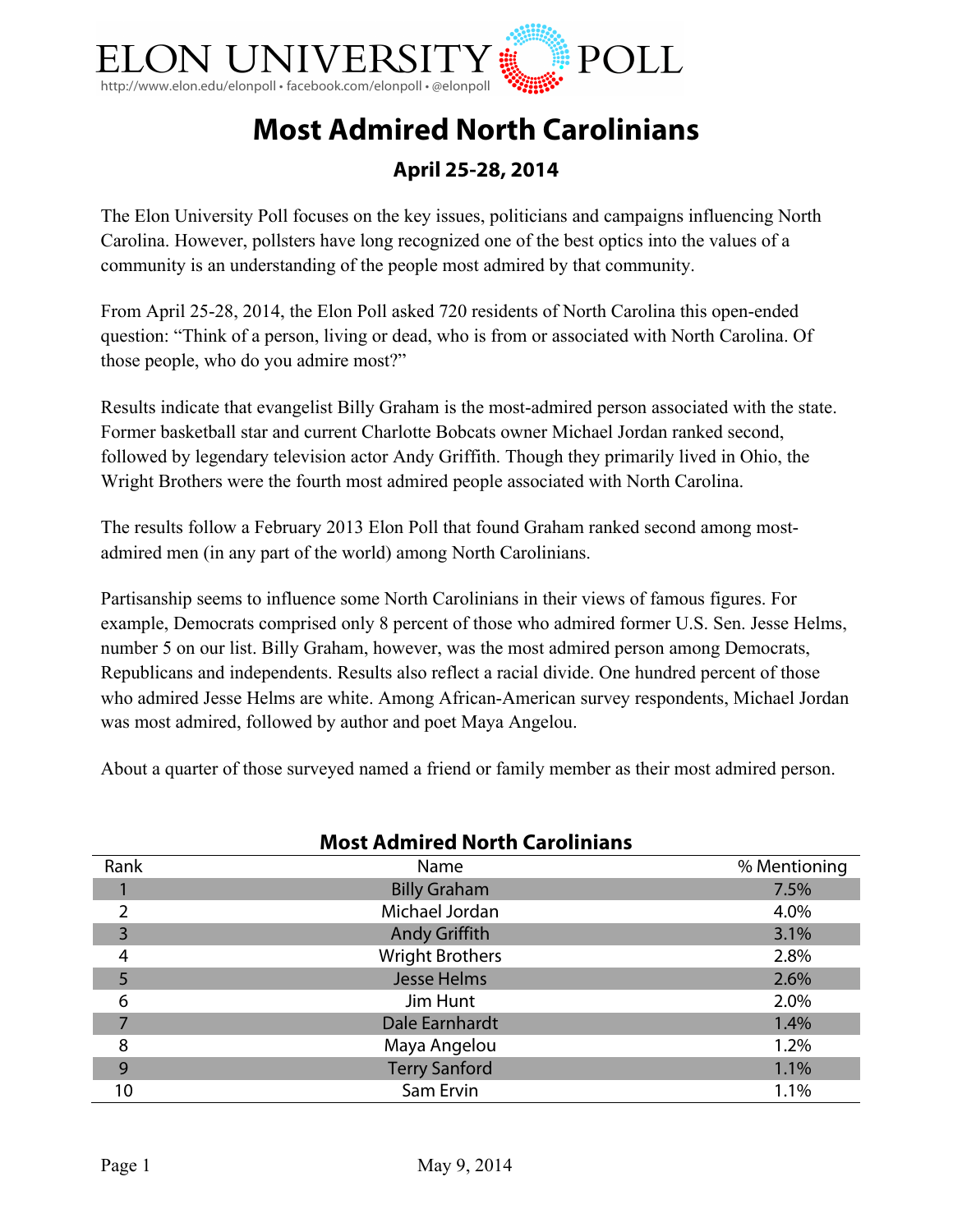

# **Most Admired North Carolinians**

Think of a person, living or dead, who is from or associated with North Carolina. Of those people, who do you admire most?

--Rank and box size reflects percent of sample mentioning:



Based on sample of 720 NC citizens.  $\pm$  3.65. April 25-28, 2014.

## **For a link to the graphic above:**

http://www.elon.edu/e-web/elonpoll/050814.xhtml